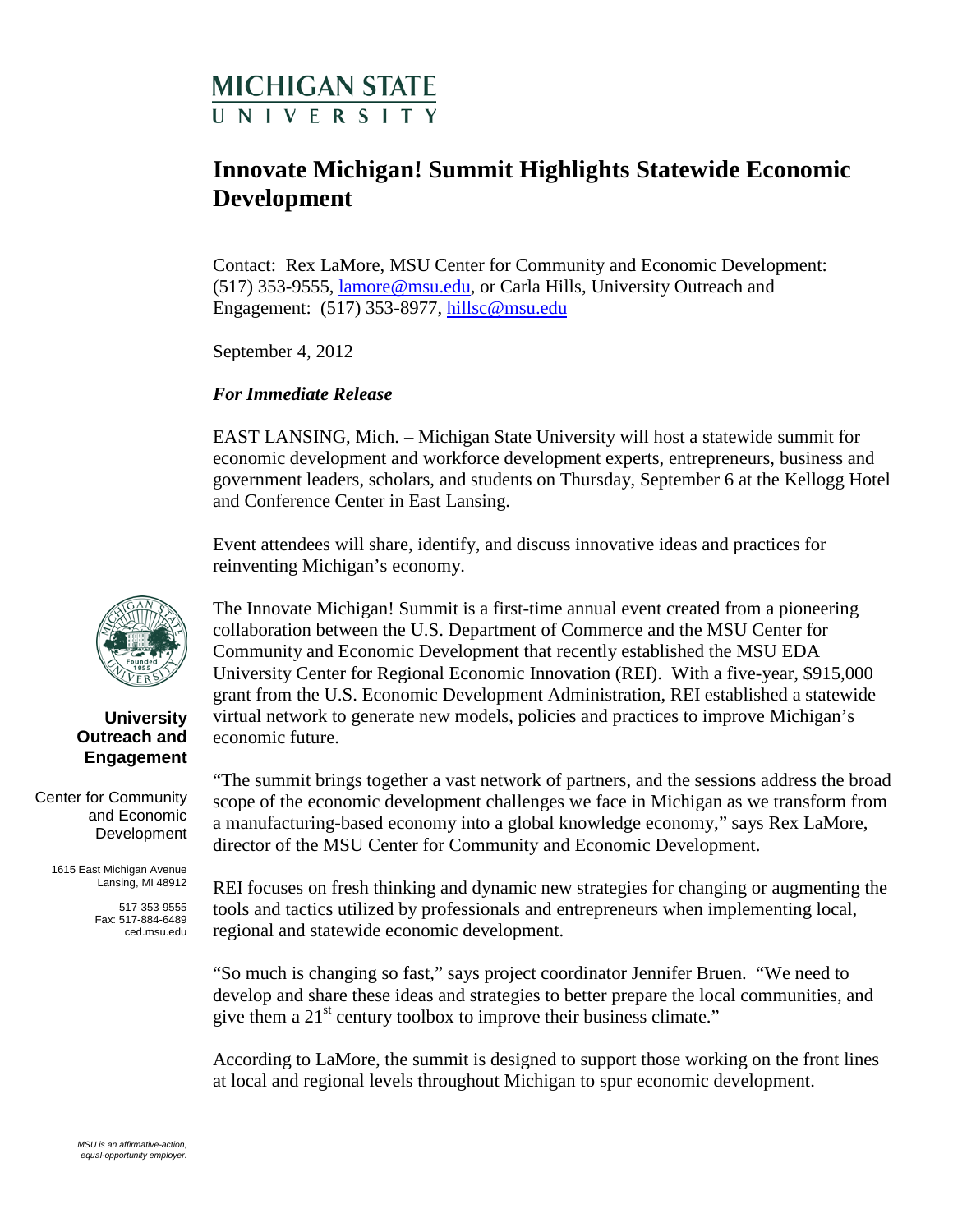John Egelhaaf is the executive director of the Southwest Michigan Planning Commission, and a member of the REI Consultative Panel. "The summit presentations offer a mix of professional and academic knowledge, a blend that is very helpful for those of us working in our communities," Egalhaaf says. "Because of our focus on sound planning and decision making to achieve sustainable growth and prosperity we value access to the most current data and information available."

Alexander Walacavage is the inventor and owner of ProReactive LLC, a medical device manufacturing company located in the East Lansing Technology Innovation Center. He has been invited to present his invention at the event.

"One of the most beneficial reasons to attend the summit is to network with the speakers and attendees," says Walacavage. "We worked with MSU biochemistry researchers on development of a next-generation respirator for medical, military and industry use, and now look to the Innovate Michigan! Summit so we can learn how to develop a sound business model and take the next steps forward with our product."

The summit is a full day event with a variety of sessions ranging in topic from microenterprise development to innovative exporting practices. The keynote speaker is Christina Keller, a sustainability and international development expert from Cascade Engineering in the greater Grand Rapids area.

More information, including registration details and speaker information, is available at REI's website, [www.reicenter.org.](http://www.reicenter.org/)

#### ###############################

The mission of the Michigan State University Center for Community and Economic Development is to advance MSU's land-grant mission by creating, disseminating and applying knowledge to improve the quality of life in distressed communities.

Michigan State University has been advancing knowledge and transforming lives through innovative teaching, research and outreach for more than 150 years. MSU is known internationally as a major public university with global reach and extraordinary impact. Its 17 degree-granting colleges attract scholars worldwide who are interested in combining education with practical problem solving.